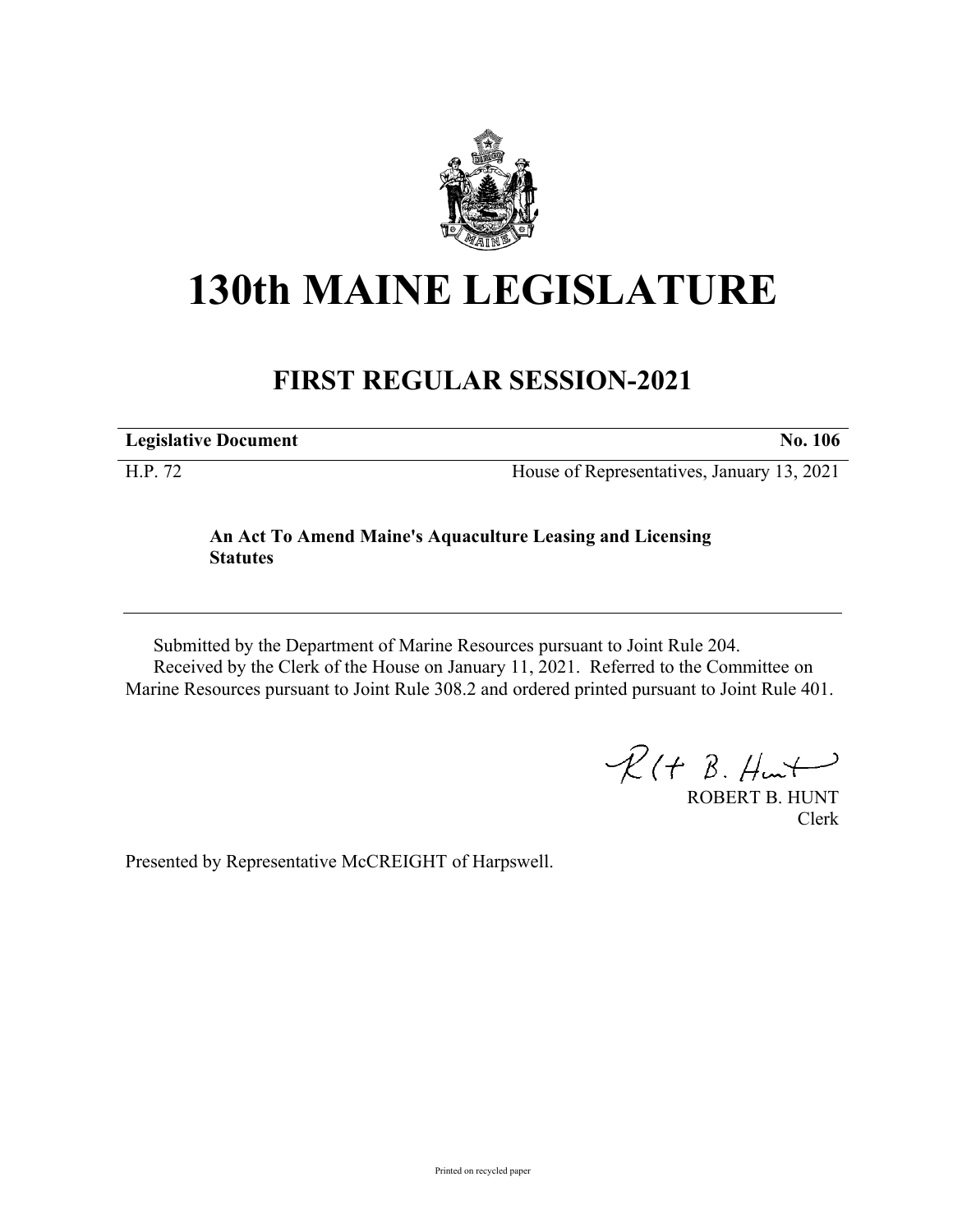| 1  | Be it enacted by the People of the State of Maine as follows:                                 |
|----|-----------------------------------------------------------------------------------------------|
| 2  | <b>Sec. 1. 12 MRSA §6072, sub-§6, ¶A, as amended by PL 1987, c. 453, §1, is further</b>       |
| 3  | amended to read:                                                                              |
| 4  | A. Notwithstanding the provisions of Title 5, section 9052, subsection 1, paragraph A,        |
| 5  | personal notice of the hearing shall be is required to be given only to the lessee and the    |
| 6  | known riparian owners, the municipal officials officers of the municipality or                |
| 7  | municipalities in which or adjacent to which the lease is located and any interested          |
| 8  | parties that have provided a written request for notification.                                |
| 9  | Sec. 2. 12 MRSA §6072, sub-§6, ¶B, as enacted by PL 1977, c. 661, §5, is                      |
| 10 | amended to read:                                                                              |
| 11 | B. Under the provisions of Title 5, section 9052, the leasing procedure shall must            |
| 12 | require notice to the general public. The commissioner may require the applicant to           |
| 13 | reimburse the department for costs incurred by the department in providing public             |
| 14 | notice under this paragraph.                                                                  |
| 15 | Sec. 3. 12 MRSA §6072, sub-§6, ¶C, as amended by PL 1997, c. 138, §5 and PL                   |
| 16 | $2011$ , c. 657, Pt. W, §5, is further amended to read:                                       |
| 17 | C. The Department of Environmental Protection, the must be notified of all lease              |
| 18 | applications that involve activities that have a discharge. The Department of                 |
| 19 | Agriculture, Conservation and Forestry and the Department of Inland Fisheries and             |
| 20 | Wildlife must be notified of all lease applications.                                          |
| 21 | <b>Sec. 4. 12 MRSA §6072, sub-§11, as amended by PL 2003, c. 247, §7, is further</b>          |
| 22 | amended to read:                                                                              |
| 23 | 11. Monitoring and revocation of leases. The department shall monitor a lease under           |
| 24 | this section on an annual basis. If aquaculture has been conducted in a manner substantially  |
| 25 | injurious to marine organisms or public health, if no substantial aquaculture or research has |
| 26 | been conducted over the course of the lease or if any condition of the lease or any minimum   |
| 27 | lease maintenance standard adopted pursuant to subsection 13, paragraph A has been            |
| 28 | violated, the commissioner may initiate revocation proceedings and revoke the lease. A        |
| 29 | lease revocation is an adjudicatory proceeding under Title 5, chapter 375, subchapter 4.      |
| 30 | The department shall hold a hearing with public notice prior to revoking any lease.           |
| 31 | <b>Sec. 5. 12 MRSA §6072, sub-§12, as amended by PL 2011, c. 93, §3, is further</b>           |
| 32 | amended to read:                                                                              |
| 33 | 12. Renewal. The commissioner shall renew a lease if:                                         |
| 34 | A. The commissioner receives, at least 90 30 days prior to the expiration of a lease, an      |
| 35 | application for renewal that includes information on the type and amount of                   |
| 36 | aquaculture to be conducted during the new lease term;                                        |
| 37 | B. The lessee has complied with the lease agreement during the term of the lease;             |
| 38 | C. The commissioner determines that renewal of the lease is in the best interest of the       |
| 39 | State;                                                                                        |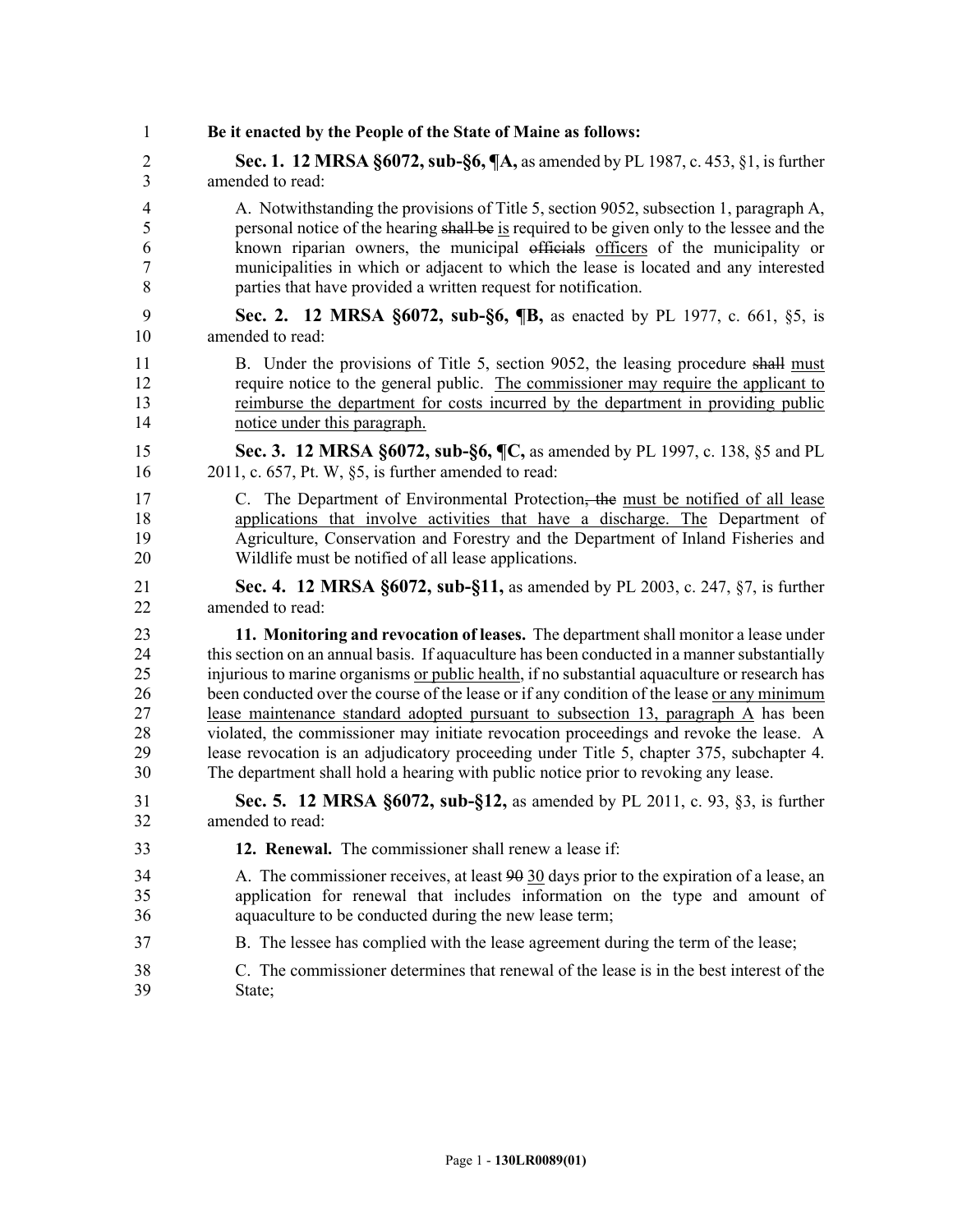1 D. Except as provided in subsection 13‑A, the renewal will not cause the lessee to 2 become a tenant of any kind in leases covering an aggregate of more than 500 acres; 3 and

4 E. The lease is not being held for speculative purposes.

5 If a person who holds a lease pursuant to this section applies to renew the lease, the lease 6 remains in effect until the commissioner makes a decision on the renewal application. If 7 the renewal is denied, the lease expires 30 days after the date of the commissioner's 8 decision.

9 When aquaculture has not been routinely or substantially conducted on a lease that is 10 proposed for renewal, the commissioner may renew the lease, as long as the proposed 11 renewal will continue to meet the criteria for approval in subsection 7-A.

12 A lease renewal is an adjudicatory proceeding under Title 5, chapter 375, subchapter 4. 13 Public notice must be given as required under subsection 6 and a to the known riparian 14 owners, the municipal officers of the municipality or municipalities in which or adjacent 15 to which the lease is located and any interested parties that have provided a written request 16 for notification; under the provisions of Title 5, section 9052, to the general public; and, 17 for leases involving activities that have a discharge, to the Department of Environmental 18 Protection. The Department of Agriculture, Conservation and Forestry and the Department 19 of Inland Fisheries and Wildlife must be notified of all lease renewal applications. A person 20 may provide to the commissioner comments on the proposed lease renewal within 30 days 21 of receipt of notice or within 30 days of publication of the proposed renewal. A hearing 22 must be held if it is requested in writing by 5 persons within the 30 days. The commissioner 23 may review multiple leases concurrently during the lease renewal process.

24 A lease renewal application must include a nonrefundable application fee of no more than 25 \$1,500, the amount to be set by the commissioner depending on the type of aquaculture 26 permitted by the lease.

27 **Sec. 6. 12 MRSA §6072, sub-§12-A, ¶C,** as amended by PL 2009, c. 229, §2, is 28 further amended to read:

29 C. The commissioner shall establish by rule the fee for transferring a lease under this 30 subsection, which may not exceed \$5,000, based on the type of aquaculture conducted 31 and the size of the lease. The transferee must pay the fee prior to the execution of the 32 lease at the time application for the transfer is made. Rules adopted pursuant to this 33 paragraph are routine technical rules as defined in Title 5, chapter 375, subchapter 2-A.

34 **Sec. 7. 12 MRSA §6072, sub-§12-C,** as enacted by PL 2017, c. 159, §4, is amended 35 to read:

36 **12-C. Expansion of lease.** A person who holds has held a lease under this section for 37 at least 2 years from the date the lease was originally executed may apply to the 38 commissioner to expand the contiguous area of the lease by up to 25%, but may not expand 39 by more than 4 acres, once during the duration of the term of the lease pursuant to this 40 subsection.

41 A. The lease holder shall submit an application written on forms supplied by the 42 commissioner: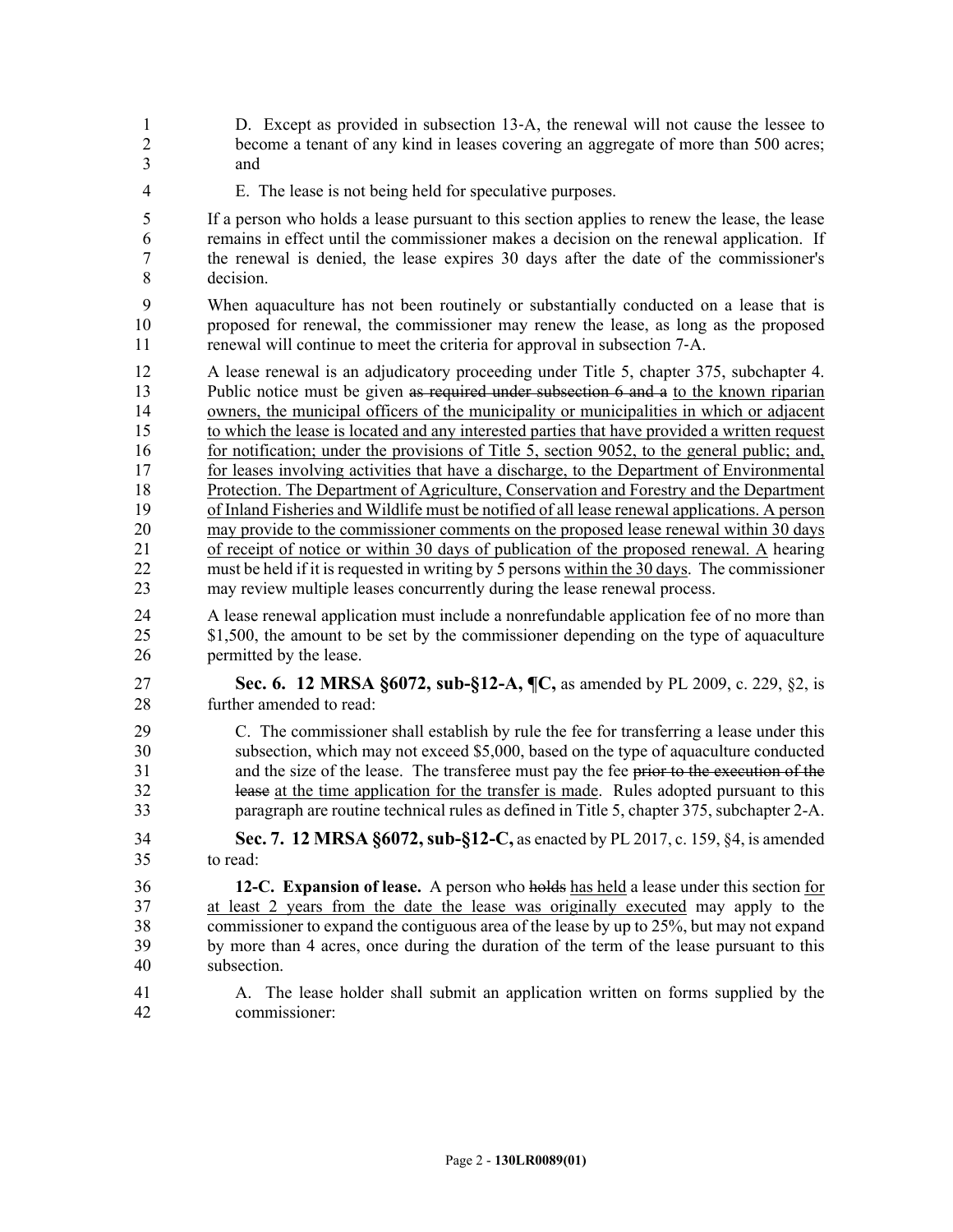| 1                                                  | (1) Describing the location of the proposed lease expansion area by coordinates or                                                                                                                                                                                                                                                                                                                                                                                                                                                                                                                                                                                                                                                                                                             |
|----------------------------------------------------|------------------------------------------------------------------------------------------------------------------------------------------------------------------------------------------------------------------------------------------------------------------------------------------------------------------------------------------------------------------------------------------------------------------------------------------------------------------------------------------------------------------------------------------------------------------------------------------------------------------------------------------------------------------------------------------------------------------------------------------------------------------------------------------------|
| $\overline{2}$                                     | metes and bounds;                                                                                                                                                                                                                                                                                                                                                                                                                                                                                                                                                                                                                                                                                                                                                                              |
| $\overline{3}$                                     | (2) Characterizing the physical and ecological impact of the lease expansion on                                                                                                                                                                                                                                                                                                                                                                                                                                                                                                                                                                                                                                                                                                                |
| $\overline{4}$                                     | existing uses of the site and any adverse effects on existing uses of the area, as                                                                                                                                                                                                                                                                                                                                                                                                                                                                                                                                                                                                                                                                                                             |
| 5                                                  | defined by rules adopted by the commissioner;                                                                                                                                                                                                                                                                                                                                                                                                                                                                                                                                                                                                                                                                                                                                                  |
| 6                                                  | (3) Including the written permission of every riparian owner whose land to the                                                                                                                                                                                                                                                                                                                                                                                                                                                                                                                                                                                                                                                                                                                 |
| 7                                                  | low-water mark will be used;                                                                                                                                                                                                                                                                                                                                                                                                                                                                                                                                                                                                                                                                                                                                                                   |
| 8                                                  | (4) Including a map of the lease area and its proposed expansion, and its adjoining                                                                                                                                                                                                                                                                                                                                                                                                                                                                                                                                                                                                                                                                                                            |
| 9                                                  | waters and shorelands, with the names and addresses of the known riparian owners                                                                                                                                                                                                                                                                                                                                                                                                                                                                                                                                                                                                                                                                                                               |
| 10                                                 | as listed in the municipal tax records and documentation showing that the lease                                                                                                                                                                                                                                                                                                                                                                                                                                                                                                                                                                                                                                                                                                                |
| 11                                                 | holder has informed each of those riparian owners of the application and the                                                                                                                                                                                                                                                                                                                                                                                                                                                                                                                                                                                                                                                                                                                   |
| 12                                                 | opportunity for comment as provided in paragraph B;                                                                                                                                                                                                                                                                                                                                                                                                                                                                                                                                                                                                                                                                                                                                            |
| 13                                                 | (5) Including an environmental evaluation of the site upon which the decision to                                                                                                                                                                                                                                                                                                                                                                                                                                                                                                                                                                                                                                                                                                               |
| 14                                                 | seek an expansion of the lease was made. The evaluation must include, but is not                                                                                                                                                                                                                                                                                                                                                                                                                                                                                                                                                                                                                                                                                                               |
| 15                                                 | limited to, bottom characteristics, resident flora and fauna and hydrography of the                                                                                                                                                                                                                                                                                                                                                                                                                                                                                                                                                                                                                                                                                                            |
| 16                                                 | site if appropriate for the proposed lease; and                                                                                                                                                                                                                                                                                                                                                                                                                                                                                                                                                                                                                                                                                                                                                |
| 17                                                 | (6) Including a nonrefundable application fee of at least \$100, but not more than                                                                                                                                                                                                                                                                                                                                                                                                                                                                                                                                                                                                                                                                                                             |
| 18                                                 | \$2,000, the amount to be set by the commissioner depending on the proposed                                                                                                                                                                                                                                                                                                                                                                                                                                                                                                                                                                                                                                                                                                                    |
| 19                                                 | acreage, type of aquaculture proposed and complexity of the expansion                                                                                                                                                                                                                                                                                                                                                                                                                                                                                                                                                                                                                                                                                                                          |
| 20                                                 | application.                                                                                                                                                                                                                                                                                                                                                                                                                                                                                                                                                                                                                                                                                                                                                                                   |
| 21<br>22<br>23<br>24<br>25<br>26<br>27<br>28<br>29 | The commissioner shall review the application. When the commissioner has<br>B.<br>determined that the application for the lease expansion is complete, the commissioner<br>shall provide notice to the known riparian owners and to the municipal officers of the<br>municipality or municipalities in which or adjacent to which the lease expansion is<br>proposed. The eommissioner applicant shall publish in a newspaper of general<br>circulation in the municipality or municipalities in which the lease expansion is<br>proposed a summary of the application and notice of the opportunity to submit<br>comments regarding the proposed lease expansion to the commissioner during a period<br>of at least 30 days following the date of publication of the lease expansion summary. |
| 30                                                 | C. The commissioner may conduct an assessment of the proposed lease expansion area                                                                                                                                                                                                                                                                                                                                                                                                                                                                                                                                                                                                                                                                                                             |
| 31                                                 | to determine possible effects of the lease on commercially and ecologically significant                                                                                                                                                                                                                                                                                                                                                                                                                                                                                                                                                                                                                                                                                                        |
| 32                                                 | flora and fauna.                                                                                                                                                                                                                                                                                                                                                                                                                                                                                                                                                                                                                                                                                                                                                                               |
| 33<br>34                                           | The commissioner shall consider comments received during the period for<br>D.<br>comments set pursuant to paragraph B.                                                                                                                                                                                                                                                                                                                                                                                                                                                                                                                                                                                                                                                                         |
| 35                                                 | E. If the commissioner determines that, based upon the application and comments                                                                                                                                                                                                                                                                                                                                                                                                                                                                                                                                                                                                                                                                                                                |
| 36                                                 | received, the lease expansion meets the requirements of subsection 7-A, the                                                                                                                                                                                                                                                                                                                                                                                                                                                                                                                                                                                                                                                                                                                    |
| 37                                                 | commissioner may approve the request for the lease expansion.                                                                                                                                                                                                                                                                                                                                                                                                                                                                                                                                                                                                                                                                                                                                  |
| 38                                                 | Sec. 8. 12 MRSA §6072, sub-§13, as amended by PL 2017, c. 159, §5, is further                                                                                                                                                                                                                                                                                                                                                                                                                                                                                                                                                                                                                                                                                                                  |
| 39                                                 | amended to read:                                                                                                                                                                                                                                                                                                                                                                                                                                                                                                                                                                                                                                                                                                                                                                               |
| 40                                                 | 13. Regulations Rules. The commissioner may adopt or amend regulations rules:                                                                                                                                                                                                                                                                                                                                                                                                                                                                                                                                                                                                                                                                                                                  |
| 41                                                 | A. Establishing minimum standards for maintaining leases;                                                                                                                                                                                                                                                                                                                                                                                                                                                                                                                                                                                                                                                                                                                                      |
| 42                                                 | B. For procedures to issue, transfer, review, assign, expand or revoke leases;                                                                                                                                                                                                                                                                                                                                                                                                                                                                                                                                                                                                                                                                                                                 |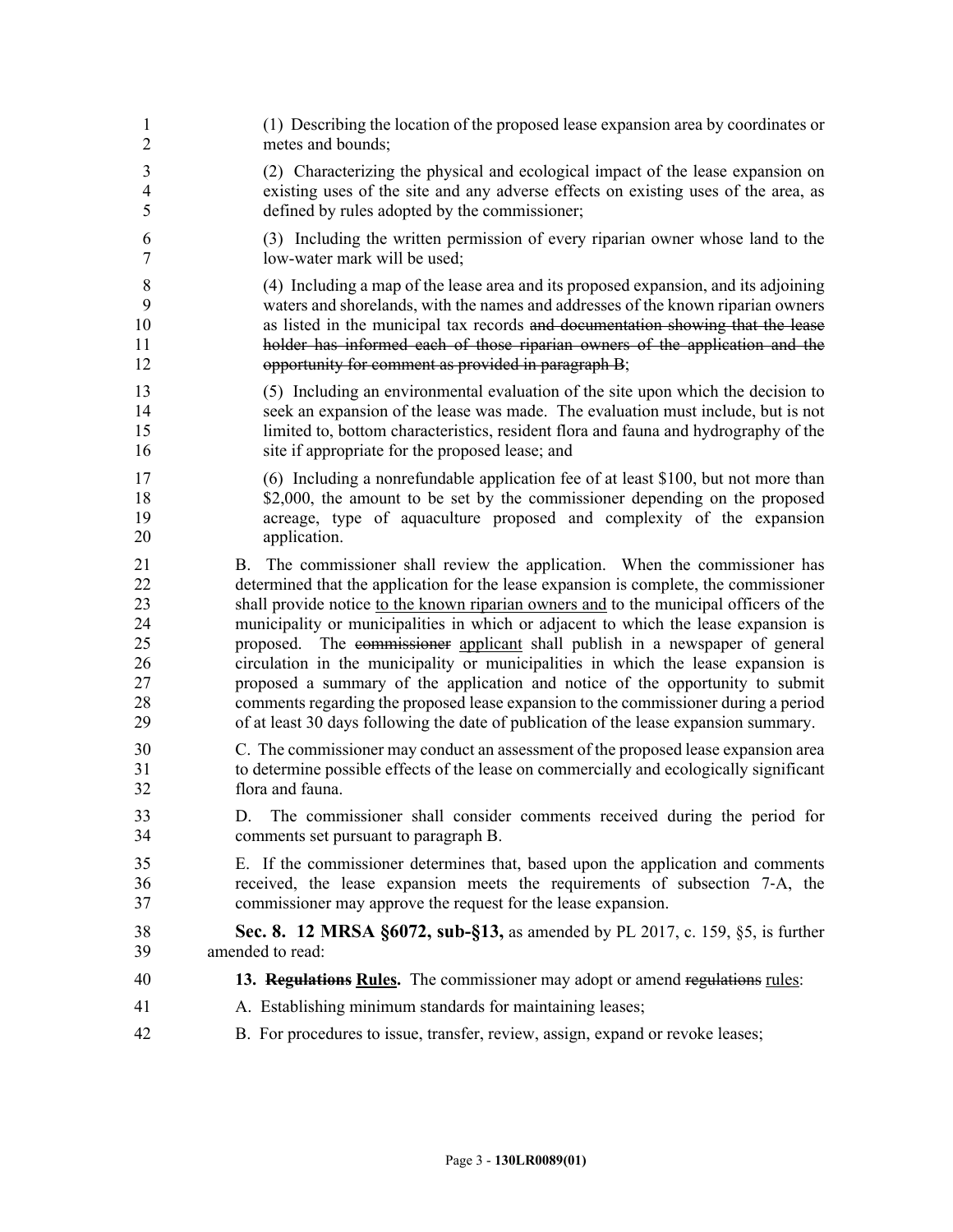| 1              | C. For notices and hearings to the extent that those procedures are not established by       |
|----------------|----------------------------------------------------------------------------------------------|
| $\overline{2}$ | this section or the Maine Administrative Procedure Act, Title 5, chapter 375;                |
| 3              | D. For regulating the harvest of wild organisms to be cultured on aquaculture leases;        |
| $\overline{4}$ | E. For establishing and revaluing fees and rents related to aquaculture;                     |
| 5              | F. For defining application requirements, an application review process and decision         |
| 6              | criteria;                                                                                    |
| 7              | G. For adding or deleting authorization for the holder of an aquaculture lease to grow       |
| 8              | specific species and or to use specific gear on the lease site and for a modification to     |
| 9              | operations as a result of a change in species or gear authorization. A change in             |
| 10             | authorization or a resultant modification to operations is not an adjudicatory               |
| 11             | proceeding. The commissioner shall establish by rule the fee for modifying a lease           |
| 12             | under this paragraph, which may not exceed \$200. The regulations rules must provide         |
| 13             | for notice of proposed changes in gear authorization to the public, riparian landowners      |
| 14             | and the municipality in which the lease is located and an opportunity to submit written      |
| 15             | comments on the proposal. Authorization to add species or gear must be consistent            |
| 16             | with the findings made under subsection 7-A when the lease was approved; and                 |
| 17             | H. For establishing fallowing requirements and procedures.                                   |
| 18             | I. For establishing fees for services provided by the department to a lease holder if the    |
| 19             | lease holder requests testing or location-specific studies to ensure the lease holder's      |
| 20             | products are safe for human consumption. Fees collected pursuant to this paragraph           |
| 21             | must be deposited into the Shellfish Fund under section 6651; and                            |
| 22             | J. For defining seed size or seed management and harvest seasons.                            |
| 23             | Rules adopted pursuant to this subsection are routine technical rules as defined in Title 5, |
| 24             | chapter 375, subchapter 2-A.                                                                 |
| 25             | Sec. 9. 12 MRSA §6072, sub-§15, as enacted by PL 1987, c. 453, §1, is repealed.              |
| 26             | Sec. 10. 12 MRSA §6072-A, sub-§5, as amended by PL 2003, c. 247, §10, is                     |
| 27             | further amended to read:                                                                     |
| 28             | 5. Notice of application. Upon determining that an application is complete, the              |
| 29             | commissioner shall provide notice of a limited-purpose lease application to owners of        |
| 30             | riparian land within 1,000 feet of the proposed location of the lease and to the municipal   |
| 31             | officers of the municipality in which the limited-purpose lease activity would take place.   |
| 32             | The applicant shall provide the names and addresses of known riparian landowners within      |
| 33             | 1,000 feet of the proposed location of the lease. The names and addresses must be taken      |
| 34             | from the current property tax roster on file at the local municipal office or with the       |
| 35             | Department of Administrative and Financial Services, Bureau of Revenue Services for an       |
| 36             | unorganized territory. The commissioner shall publish a summary of the application in a      |
| 37             | newspaper of general circulation in the area proposed for a limited-purpose lease. The       |
| 38             | commissioner may require the applicant to reimburse the department for costs incurred by     |
| 39             | the department in providing public notice under this subsection. A person may provide,       |
| 40             | within 30 days of receipt of notice or within 30 days of publication of a limited-purpose    |
| 41             | lease summary, to the commissioner comments on the proposed limited-purpose lease.           |
| 42             | <b>Sec. 11. 12 MRSA §6072-A, sub-§7, as amended by PL 2003, c. 247, §11, is</b>              |
| 43             | further amended to read:                                                                     |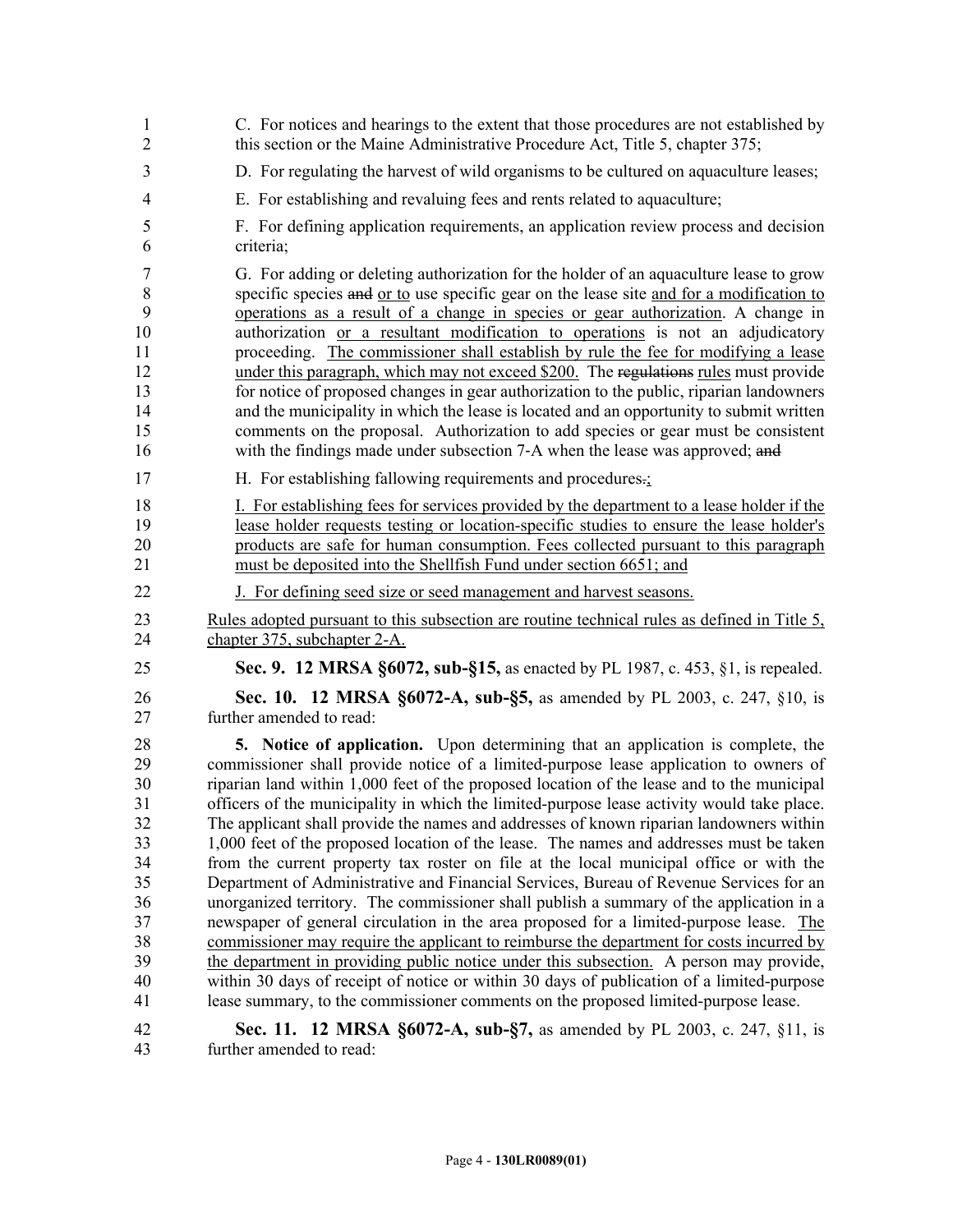1 **7. Notice of public hearing.** The commissioner shall provide notice of a public 2 hearing to owners of riparian land within 1,000 feet of the proposed location of the lease<br>3 and to the municipal officers of the municipality in which the limited-purpose lease activity and to the municipal officers of the municipality in which the limited-purpose lease activity 4 would take place. The commissioner shall publish notice of a public hearing in a newspaper 5 of general circulation in the area proposed for a limited-purpose lease at least 30 days 6 before the hearing. The commissioner may require the applicant to reimburse the 7 department for costs incurred by the department in providing public notice under this 8 subsection.

9 **Sec. 12. 12 MRSA §6072-A, sub-§8,** as amended by PL 2013, c. 509, §4, is further 10 amended to read:

11 **8. Rules; general and lease application.** The commissioner may adopt rules to 12 implement the provisions of this section. Within 180 days of the effective date of this 13 section, the commissioner shall adopt rules regarding a limited-purpose lease application. 14 The rules must require an applicant to, at a minimum, meet the requirements of section 15 6072, subsection 2, paragraph E and section 6072, subsection 4, paragraphs A, B, C, E, F, 16 G and J. The rules must also require an applicant to provide to the department proof of 17 access to the lease area. If access will be across riparian land, the applicant shall provide 18 to the department the written permission of every riparian owner whose land will be used 19 to access the lease area. The commissioner may adopt rules to add or delete authorization 20 for the holder of an aquaculture lease to grow specific species and to use specific gear on 21 the lease site. A change in authorization is not an adjudicatory proceeding. The rules must 22 provide for notice of proposed changes in gear authorization to the public, riparian<br>23 **handowners and the municipality in which the lease is located and an opportunity to submit** landowners and the municipality in which the lease is located and an opportunity to submit 24 written comments on the proposal. Authorization to add species or gear must be consistent 25 with the findings made under subsection 13 when the lease was approved.

26 **Sec. 13. 12 MRSA §6072-C, sub-§2,** as amended by PL 2017, c. 159, §6, is further 27 amended to read:

28 **2. Licensed activities.** The holder of a limited-purpose aquaculture license may place 29 marine organisms on the ocean bottom without gear or utilize approved aquaculture gear 30 in a site in the coastal waters of the State to engage in certain aquaculture activities that 31 meet the criteria established in subsection 2‑A and in rules adopted by the commissioner. 32 The license also authorizes unlicensed individuals to assist the license holder in the licensed 33 activities with the written permission under the direct supervision of the license holder.

34 **Sec. 14. 12 MRSA §6072-C, sub-§2-B** is enacted to read:

35 **2-B. Exceptions.** Upon request, the commissioner may grant the holder of a limited-36 purpose aquaculture license an exception to the requirement in subsection 2 that the license 37 holder provide direct supervision of unlicensed individuals assisting the license holder in 38 the licensed activities at the license holder's limited-purpose aquaculture license site. The 39 commissioner may grant exceptions to:

- 40 A. A license holder who is also the holder of or a majority shareholder in a corporation 41 that holds a lease issued pursuant to section 6072, 6072-A or 6072-B;
- 42 B. A license holder using specific gear types as specified in rule; or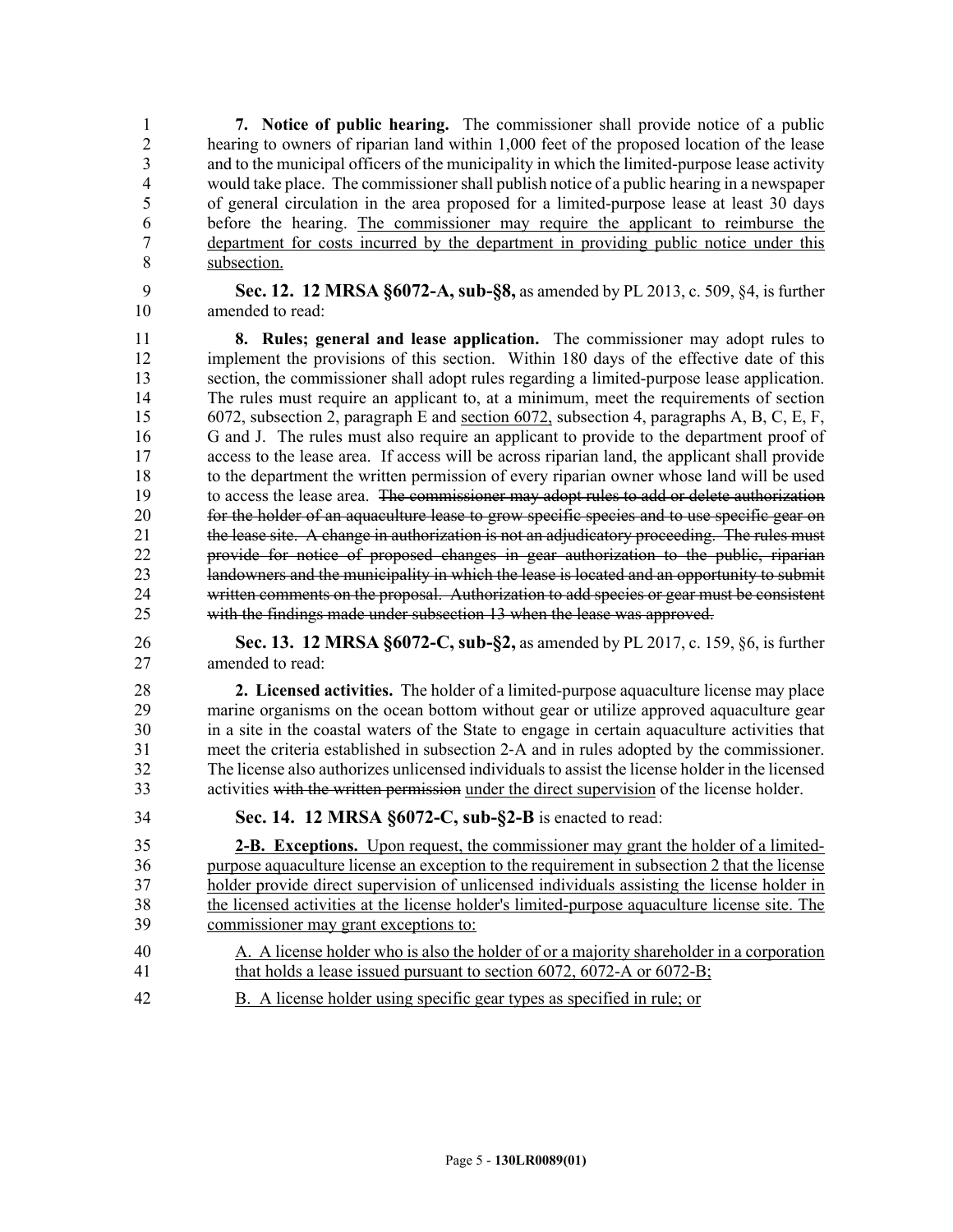| 1                    | C. A license holder who has applied for a lease under section 6072 or 6072-A for an                                                                                                                                                                                                                                                                             |
|----------------------|-----------------------------------------------------------------------------------------------------------------------------------------------------------------------------------------------------------------------------------------------------------------------------------------------------------------------------------------------------------------|
| $\overline{2}$       | area that includes the area authorized by the license holder's existing limited-purpose                                                                                                                                                                                                                                                                         |
| 3                    | aquaculture license.                                                                                                                                                                                                                                                                                                                                            |
| $\overline{4}$       | The commissioner may adopt rules to implement this subsection, including, but not limited                                                                                                                                                                                                                                                                       |
| 5                    | to, establishing requirements for an application for an exception and the reasons for which                                                                                                                                                                                                                                                                     |
| 6                    | an exception may be granted.                                                                                                                                                                                                                                                                                                                                    |
| 7                    | Sec. 15. 12 MRSA §6072-C, sub-§6, as amended by PL 2009, c. 229, §7, is further                                                                                                                                                                                                                                                                                 |
| 8                    | amended to read:                                                                                                                                                                                                                                                                                                                                                |
| 9<br>10<br>11<br>12  | <b>6.</b> Fee. The application fee for a resident limited-purpose aquaculture license is \$50<br>\$100 and \$300 for a nonresident limited-purpose aquaculture license is \$400.<br><b>The</b><br>application fee is nonrefundable. All fees collected under this subsection must be deposited<br>in the Aquaculture Research Fund established in section 6081. |
| 13                   | <b>Sec. 16. 12 MRSA §6072-C, sub-§8, as amended by PL 2017, c. 159, §6, is further</b>                                                                                                                                                                                                                                                                          |
| 14                   | amended to read:                                                                                                                                                                                                                                                                                                                                                |
| 15                   | 8. Rules. The commissioner shall adopt rules to implement this section, including,                                                                                                                                                                                                                                                                              |
| 16                   | but not limited to, rules establishing the type of gear that is approved aquaculture gear for                                                                                                                                                                                                                                                                   |
| 17                   | the purposes of a limited-purpose aquaculture license, minimum standards for maintaining                                                                                                                                                                                                                                                                        |
| 18                   | gear, methods of gear identification and license application and review procedures. The                                                                                                                                                                                                                                                                         |
| 19                   | commissioner may adopt rules to limit the period of the year during which license                                                                                                                                                                                                                                                                               |
| 20                   | applications may be submitted. Rules adopted under this section are routine technical rules                                                                                                                                                                                                                                                                     |
| 21                   | pursuant to Title 5, chapter 375, subchapter 2-A.                                                                                                                                                                                                                                                                                                               |
| 22                   | Sec. 17. 12 MRSA §6085, sub-§7 is enacted to read:                                                                                                                                                                                                                                                                                                              |
| 23                   | 7. Rules. The commissioner may adopt rules establishing procedures to implement                                                                                                                                                                                                                                                                                 |
| 24                   | the issuance, renewal and amendment of licenses under this section. Rules adopted                                                                                                                                                                                                                                                                               |
| 25                   | pursuant to this subsection are routine technical rules as defined in Title 5, chapter 375,                                                                                                                                                                                                                                                                     |
| 26                   | subchapter 2-A.                                                                                                                                                                                                                                                                                                                                                 |
| 27                   | Sec. 18. 12 MRSA §6651, sub-§1-A is enacted to read:                                                                                                                                                                                                                                                                                                            |
| 28                   | 1-A. Additional fees to be paid into fund. Any fees collected pursuant to section                                                                                                                                                                                                                                                                               |
| 29                   | 6072, subsection 13, paragraph I must be deposited into the Shellfish Fund.                                                                                                                                                                                                                                                                                     |
| 30<br>31<br>32<br>33 | Sec. 19. Effective dates. That section of this Act that amends the Maine Revised<br>Statutes, Title 12, section 6072-C, subsection 6 takes effect January 1, 2022.<br>Those<br>sections of this Act that amend Title 12, section 6072-C, subsection 2 and enact Title 12,<br>section 6072-C, subsection 2-B take effect January 1, 2024.                        |
| 34                   | <b>SUMMARY</b>                                                                                                                                                                                                                                                                                                                                                  |
| 35                   | This bill amends the aquaculture leasing and licensing statutes to:                                                                                                                                                                                                                                                                                             |
| 36                   | 1. Authorize the Commissioner of Marine Resources to require an applicant for a lease                                                                                                                                                                                                                                                                           |
| 37                   | issued under the Maine Revised Statutes, Title 12, section 6072 or 6072-A to reimburse the                                                                                                                                                                                                                                                                      |
| 38                   | Department of Marine Resources for costs incurred in providing general notice of the                                                                                                                                                                                                                                                                            |
| 39                   | applicant's lease application and public hearing on the lease application;                                                                                                                                                                                                                                                                                      |
| 40                   | 2. Provide that the Department of Environmental Protection receives notices only of                                                                                                                                                                                                                                                                             |
| 41                   | those lease applications that involve activities that have a discharge;                                                                                                                                                                                                                                                                                         |